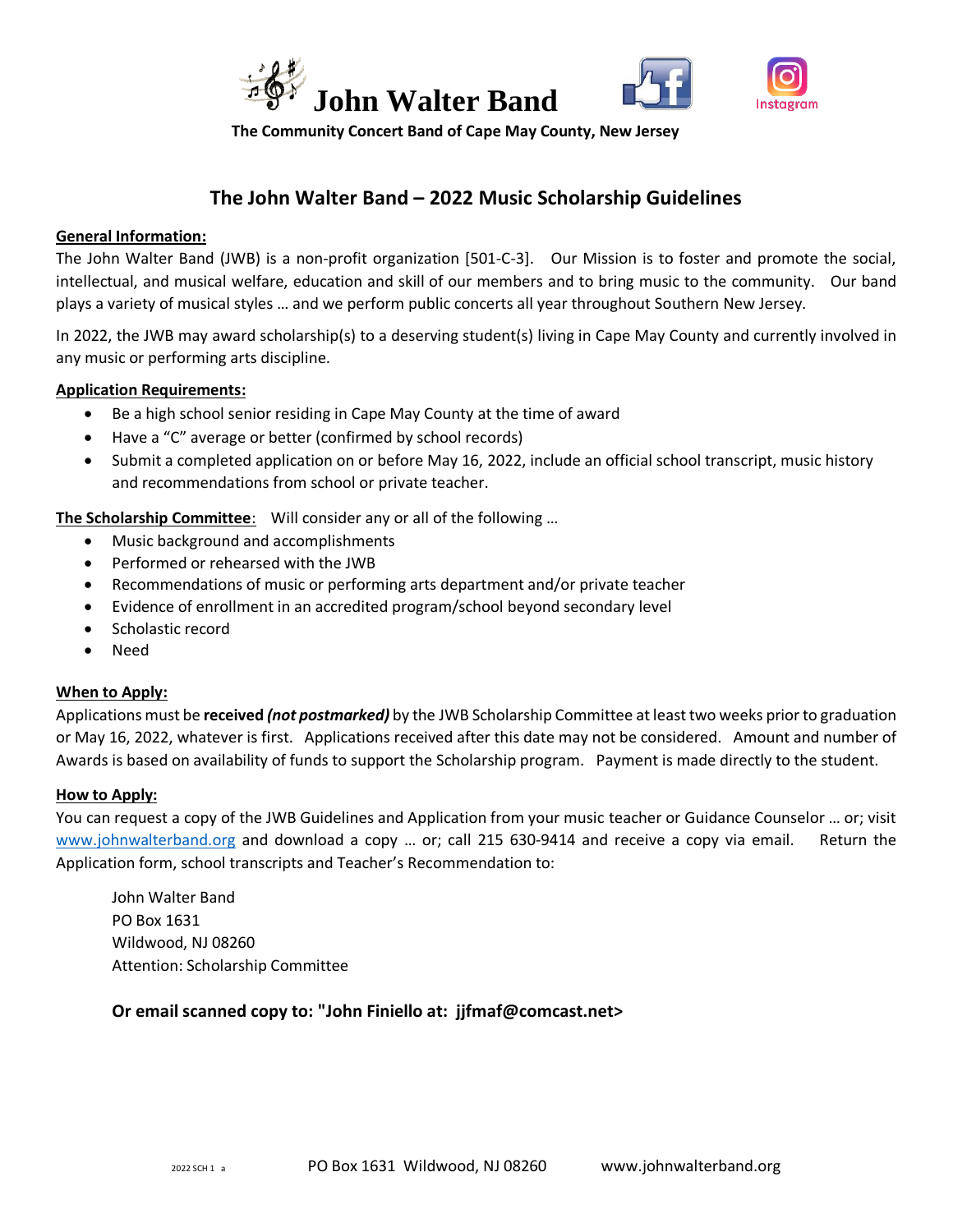



 **The Community Concert Band of Cape May County, New Jersey**

## **Application for the John Walter Band 2022 Scholarship Program**

(Please type or print clearly—all information must be completed)

| Grade point average: ___________ (provide official transcript) Class Rank: ___________ of ___________                                                                                                             |  |  |  |                           |  |  |
|-------------------------------------------------------------------------------------------------------------------------------------------------------------------------------------------------------------------|--|--|--|---------------------------|--|--|
|                                                                                                                                                                                                                   |  |  |  |                           |  |  |
| Please estimate the number of times you have rehearsed or performed with the John Walter Cape Community Band:<br>_______ rehearsals/concerts Years from 20____ to 20___                                           |  |  |  |                           |  |  |
| Indicate skill level for musical instrument(s) played, vocal aptitude (SATB) or performing arts interest, where 1 is<br>beginner and 5 is outstanding for your age group. Attached additional pages if necessary: |  |  |  |                           |  |  |
|                                                                                                                                                                                                                   |  |  |  |                           |  |  |
| Indicate school and music awards received and any other musical achievements and scholarships. Include regional and<br>state band, orchestra, jazz band, choir, etc. Attach additional pages if necessary:        |  |  |  |                           |  |  |
| Indicate what musical organizations you have belonged to or currently belong and the corresponding dates. Attach<br>additional pages if necessary:                                                                |  |  |  |                           |  |  |
|                                                                                                                                                                                                                   |  |  |  |                           |  |  |
|                                                                                                                                                                                                                   |  |  |  |                           |  |  |
| What school or college do you plan to attend after High School graduation?                                                                                                                                        |  |  |  |                           |  |  |
|                                                                                                                                                                                                                   |  |  |  |                           |  |  |
|                                                                                                                                                                                                                   |  |  |  | Date: ___________________ |  |  |
| Should the above applicant be selected for an award, as parent/guardian, I understand and agree that the<br>student's name and photographs may be used to promote the JWB programs in posts and media.            |  |  |  |                           |  |  |
| Questions: Contact John Finiello our Scholarship Coordinator at 215 630-9414 or via email at<br>jjfmaf@comcast.net                                                                                                |  |  |  |                           |  |  |